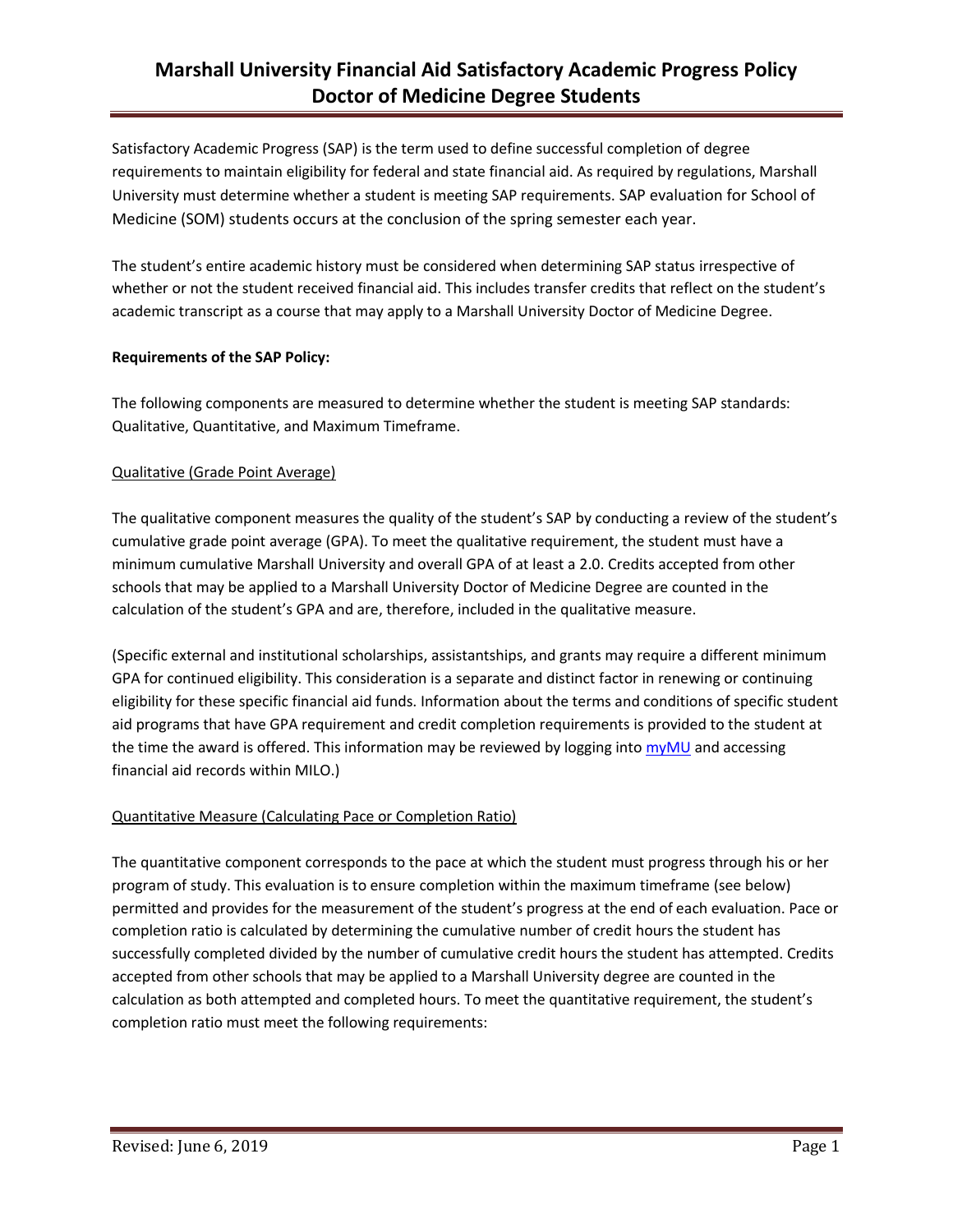## **Marshall University Financial Aid Satisfactory Academic Progress Policy Doctor of Medicine Degree Students**

| <b>Attempted Credits</b> | <b>Completion Ratio</b> |
|--------------------------|-------------------------|
| ٥z                       | 50%                     |
| $83 +$                   | 67%                     |

### Maximum Time Frame Measure

The evaluation of maximum time frame commences the first semester or term of enrollment the student begins the SOM program and is counted going forward whether or not the student enrolls in all subsequent semesters or terms. To meet the maximum timeframe requirement, SOM students must complete their program within six years.

In addition to the three measures referenced above to determine a student's SAP, a student who is considered by the Joan C. Edwards School of Medicine to not have good academic standing is considered ineligible for financial aid.

#### Effects of Repeated Courses

If the student repeats a course, those credits are counted when measuring the qualitative, quantitative, and maximum time frame components.

#### Effects of Withdrawal, Incomplete, and In-Progress Grades

If the student withdraws from a course after the first week of classes during any given semester (i.e., student receives a grade of W for the course), the course credits are included in the count of attempted credit hours. Thus, withdrawn courses are calculated in the quantitative and maximum time frame measures.

Credits for an incomplete course (i.e., student receives a grade of I for the course) are always counted as credits attempted for quantitative and maximum timeframe measures but are not included in the GPA or the credits earned count until the incomplete grade changes to a passing or a failing grade.

Credits for courses in progress (i.e., student receives a grade of PR for the course) are not counted as attempted credits for the quantitative measure but are counted in the maximum timeframe measure.

#### **SAP Definitions:**

#### Financial Aid Probation

Financial Aid Probation status is assigned to a student who fails to make SAP and who has successfully appealed. A student who is placed on Financial Aid Probation may receive financial aid for one subsequent payment period. A student on Financial Aid Probation may be required to meet certain terms and conditions while on Financial Aid Probation. A student assigned a Financial Aid Probation status will be placed on a Financial Aid Academic Plan. At the conclusion of the Financial Aid Academic Probation payment period, the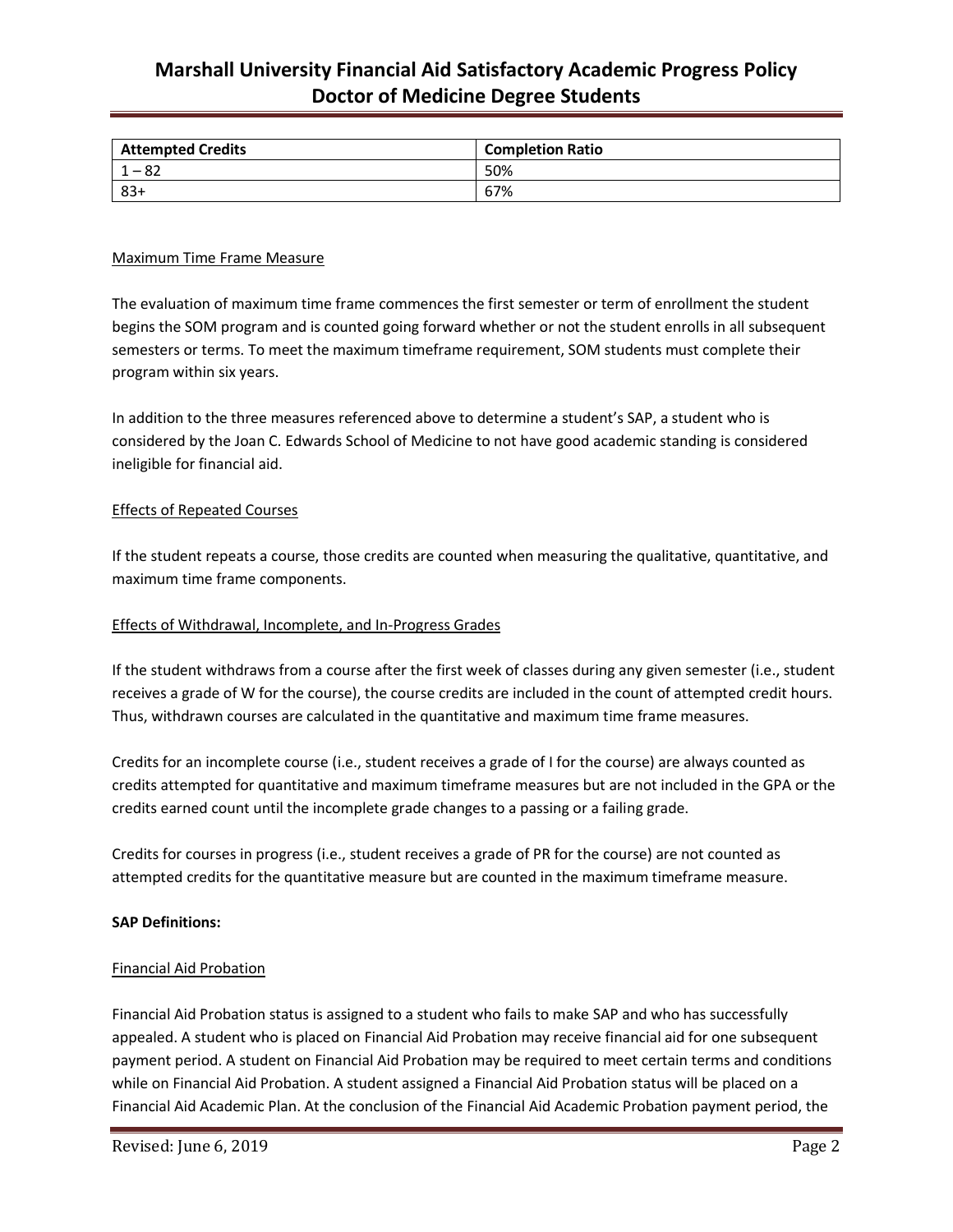student must either meet the SAP standards or fulfill the requirements specified in the Financial Aid Academic Plan.

## **SAP Appeal Procedures:**

If a student fails one or more of the three measures (qualitative, quantitative and maximum time frame) or is placed on Academic Probation or Academic Suspension, the student is not eligible for federal and state financial aid, which includes grants, scholarships, work-study and loans. However, students failing SAP standards who have had mitigating circumstances (i.e., death in the family, illness, involuntary military leave) may request reinstatement of their financial aid eligibility by completing the SAP Appeal for Financial Aid Reinstatement Form and submitting it to the Financial Aid SAP Appeals Committee, c/o Office of Student Affairs, Marshall University Joan C. Edwards School of Medicine. The SAP Appeal for Financial Aid Reinstatement Form is available at [www.marshall.edu/go/fasap.](http://www.marshall.edu/go/fasap)

The appeal, which must be typed, includes the following student requirements:

- 1. A completed 2019-20 Free Application for Federal Student Aid [\(www.fafsa.gov\)](http://www.fafsa.gov/) on file by the deadline dates specified below;
- 2. Not be in Federal Student Loan Default or owe a Title IV (Federal) Student Aid Overpayment;
- 3. Detailed explanation for failure to meet SAP standards for each payment period the student failed to perform satisfactorily;
- 4. Documentation to support the reason for failure;
- 5. The student's Plan of Study;
- 6. The student's Academic Improvement Plan;
- 7. Detailed explanation of what has changed that will now allow the student to comply with SAP standards, a statement of academic objectives, and corrective action plan; and,
- 8. Meet and discuss the appeal with the student's academic dean or designee and obtain his or her signature.

### **SAP Appeal Deadlines:**

| Semester/Term        | Date                                         |
|----------------------|----------------------------------------------|
| <b>Fall Semester</b> | First day of published start date of classes |
| Spring Semester      | First day of published start date of classes |

## **SAP Appeals Committee and Decision:**

The SAP Appeals Committee is comprised of representatives from the SOM Office of Student Financial Assistance, Student Affairs, and Academic Affairs. Students will be sent official notification of the appeals committee decision. The decision of the SAP Appeals Committee is final.

If the appeal is approved, the student is placed on Financial Aid Probation and the student's financial aid eligibility is reinstated for one subsequent payment period. During the Financial Aid Probation period, the